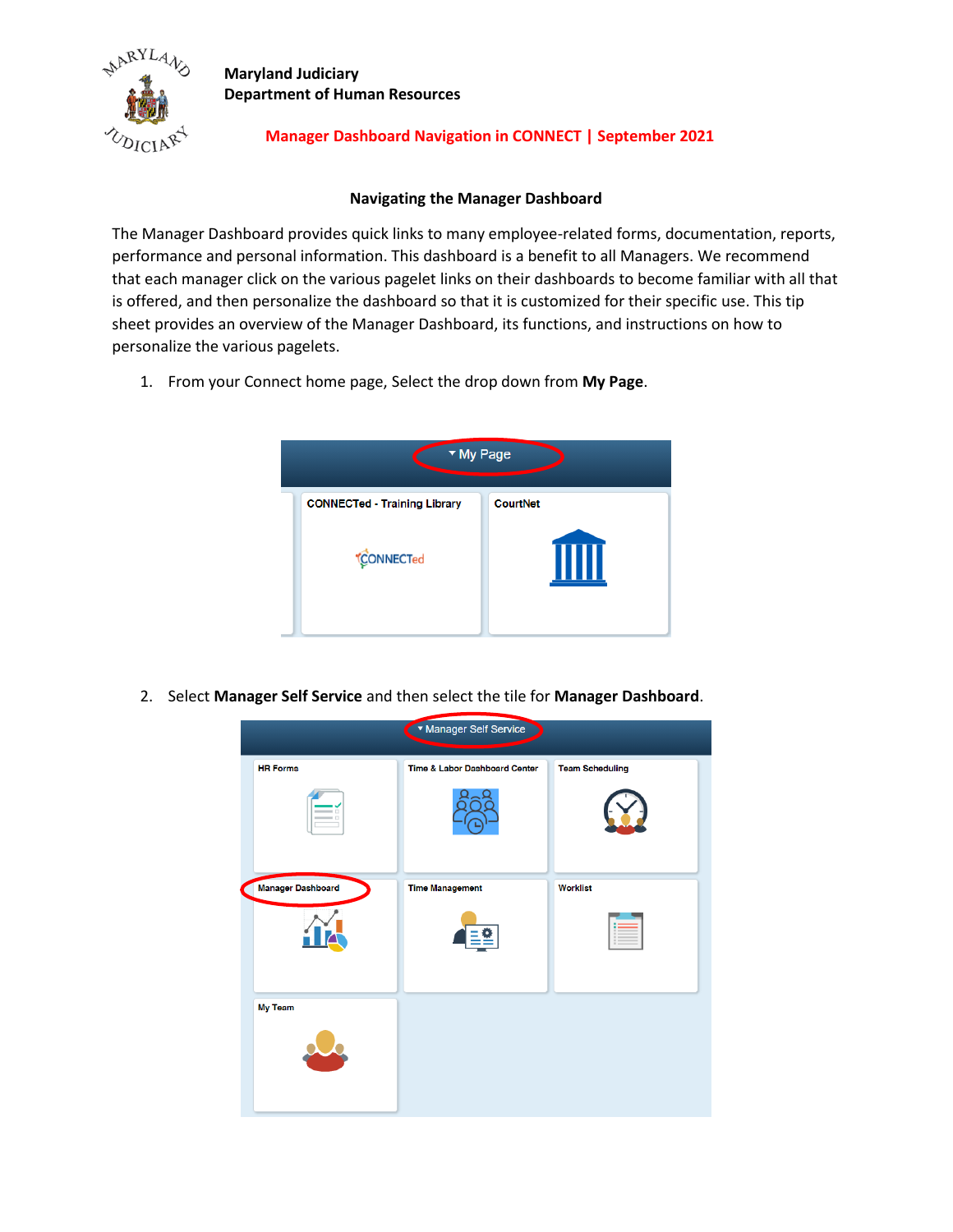

# **Manager Dashboard Navigation in CONNECT | September 2021**

- 3. Your **Manager Dashboard** will load. Depending on the amount of data being loaded, this may take a few seconds.
- 4. The first section on the left typically displays the **Manager Self-Service Links** pagelet**.** Each manager can personalize the screen to their liking. Personalization of pages is discussed in more detail at the end of this tip sheet.



Below is an overview of each form/report. If you need further instructions on completing specific forms, please follow the link to our online tip sheets. [https://mdcourts.gov/hr/connectupgradetipsheets.](https://mdcourts.gov/hr/connectupgradetipsheets)

For most forms, you may review an existing form by staying on the "Find an Existing Value" tab and clicking "Search". You may complete a new form by clicking on the "Add a New Value" tab and completing the form.

- **Probation Report** links you to the page to create a new Probation Report.
- **EXE** Separation Request links you to the page to submit a separation if an employee resigns, retires or is terminated.
- **Accident Report** links you to the page to create a new Accident Report form.
- **Disciplinary Action Request** links you to the page to create a new Disciplinary Action.
- **Maintain Teleworkers** links you to the page to search by name for existing Teleworker Agreements.
- **EXECT** View Employee Personal Info links you to the page with a list of employees. You can select an employee by name to obtain a home address, phone number, and emergency contact.
- **Example 2** Create Performance Documents links you to the page of employees who report to you. There are expansion options (Click the "+" sign) to access other employees. Place a check mark in the box to the left of the employee's name to select the employee to create a Performance Improvement Plan (PIP).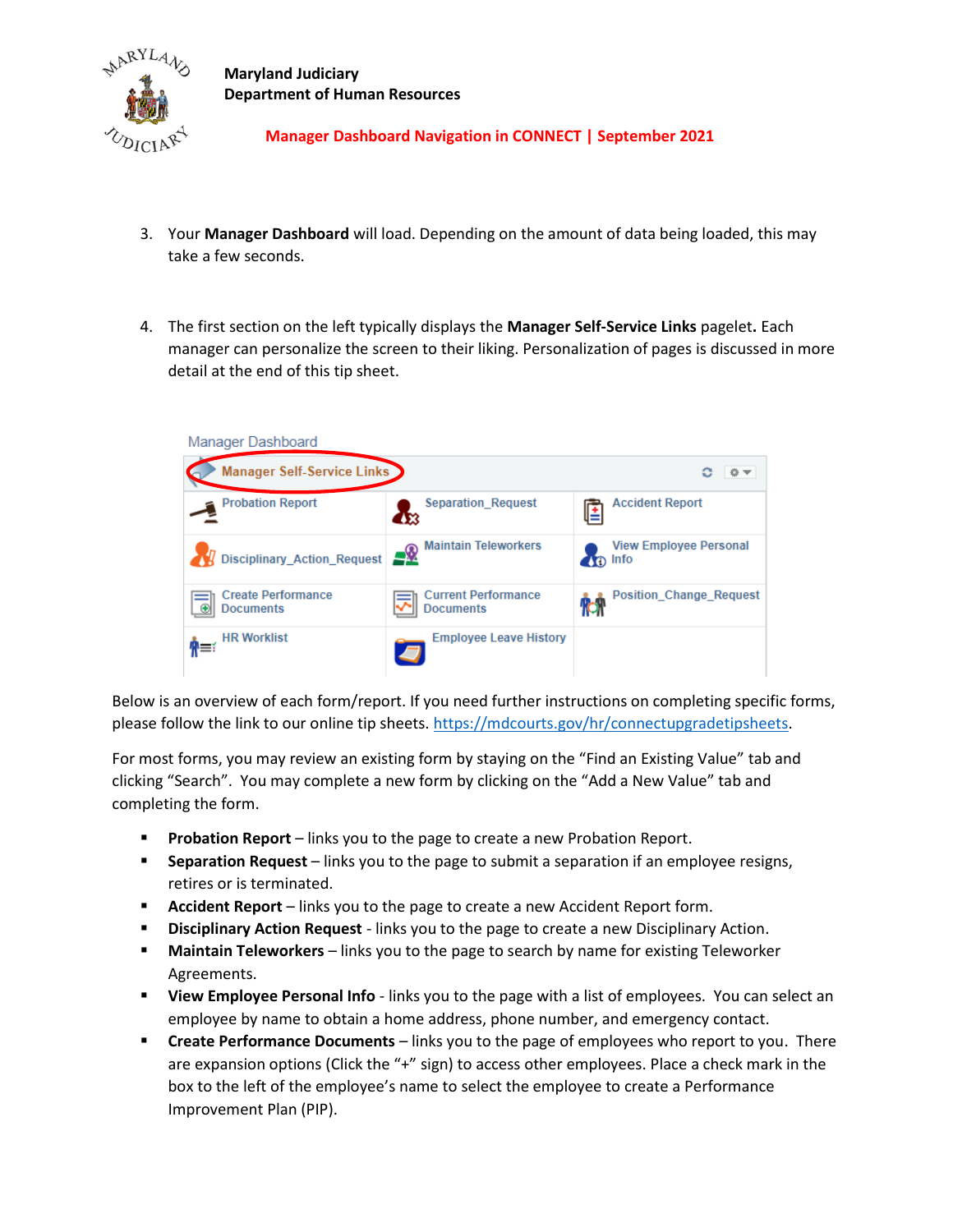

# **Manager Dashboard Navigation in CONNECT | September 2021**

- **Current Performance Documents** links you to current/pending Annual Performance Documents or current PIP documents.
- **Position Change Request** links you to the page to create a new Position Change Request form.
- **HR Worklist** links you to the worklist to approve time or absences, form requests, and other documents that require your approval.
- **Employee Leave History** links you to the page to for Employee Leave History. Select the magnifying glass and then select the employee by name. Here you may review all leave for a specified time period.
- 5. **Alerts** pagelet provides a summary of upcoming special dates or upcoming expiration dates. This includes, but is not limited to, Birthdays, Work Anniversaries, Certificates (internal training), or PIP updates. The symbol  $\bullet$  means that the date is very near or past due.

| <b>Alerts</b>                                                                      |     | င<br>ю |
|------------------------------------------------------------------------------------|-----|--------|
| Birthday is on                                                                     | î   |        |
| Birthday is on                                                                     | fil |        |
| License/Certificate Expires on 12/03 for<br><b>Preventing Sexual</b><br>Harassment | 俞   |        |
| <b>View All</b>                                                                    |     |        |

**6. Manager Expiring Licenses** pagelet - provides a listing of Managers who have expiring licenses.



7. **EE's Exceeding 400 Hours FMLA** pagelet - Assists you in managing the FMLA process. 480 hours is the maximum amount of FMLA that an employee can use, so this is a notification that the employee is close to that limit.

| <b>EE's Exceeding 400 Hours FMLA</b> |             |                   |  |  |  |
|--------------------------------------|-------------|-------------------|--|--|--|
| Name                                 | Employee ID | <b>FMLA Usage</b> |  |  |  |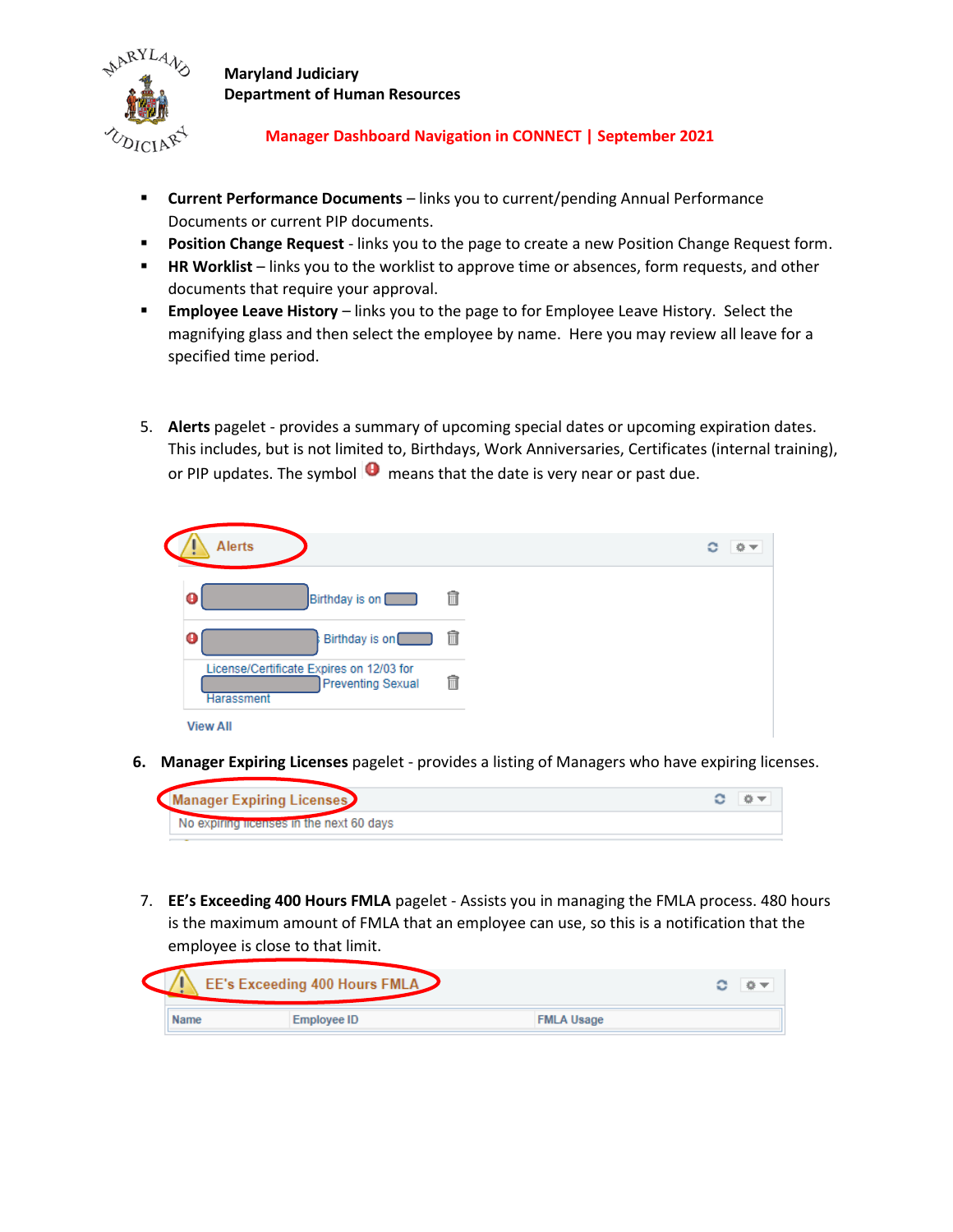

 **Manager Dashboard Navigation in CONNECT | September 2021**

8. **Birthday Alerts** pagelet and **Anniversary Alerts** pagelet - lists Birthdates or Anniversary dates and Names for the current month.

| <b>Birthday Alerts</b>    |               |             | 森<br>с<br>$\overline{\phantom{a}}$ |
|---------------------------|---------------|-------------|------------------------------------|
| <b>Birthday</b>           | <b>Status</b> | <b>Name</b> |                                    |
|                           |               |             |                                    |
|                           |               |             |                                    |
| <b>Anniversary Alerts</b> |               |             |                                    |
|                           |               |             |                                    |

9. **Employee Performance** pagelet - provides a list of any pending Performance Evaluations for employees.

| <b>Employee Performance</b> |                 |            |  |
|-----------------------------|-----------------|------------|--|
| Complete                    | <b>Employee</b> | <b>Due</b> |  |
|                             |                 |            |  |

10. **EE's with Telework Agreements** pagelet and **Employees with AWS** pagelet - provide a listing of employees who currently have Telework agreements and/or AWS, the start and end dates, and the number of days until it expires. For AWS, a listing of the work schedule is also provided.

|    |             | <b>EEs with Telework Agreements</b> |                 |                   |                 |                           | 森マ |
|----|-------------|-------------------------------------|-----------------|-------------------|-----------------|---------------------------|----|
| ID |             | Name                                |                 | <b>Begin Date</b> | <b>End Date</b> | <b>Days to Expiration</b> |    |
|    |             |                                     |                 | 2021-04-07        | 2021-09-21      |                           |    |
|    |             | Employees with AWS                  |                 |                   |                 |                           | 章マ |
| ID | <b>Name</b> | <b>Start Date</b>                   | <b>End Date</b> | <b>Schedule</b>   |                 | <b>Days to Expiration</b> |    |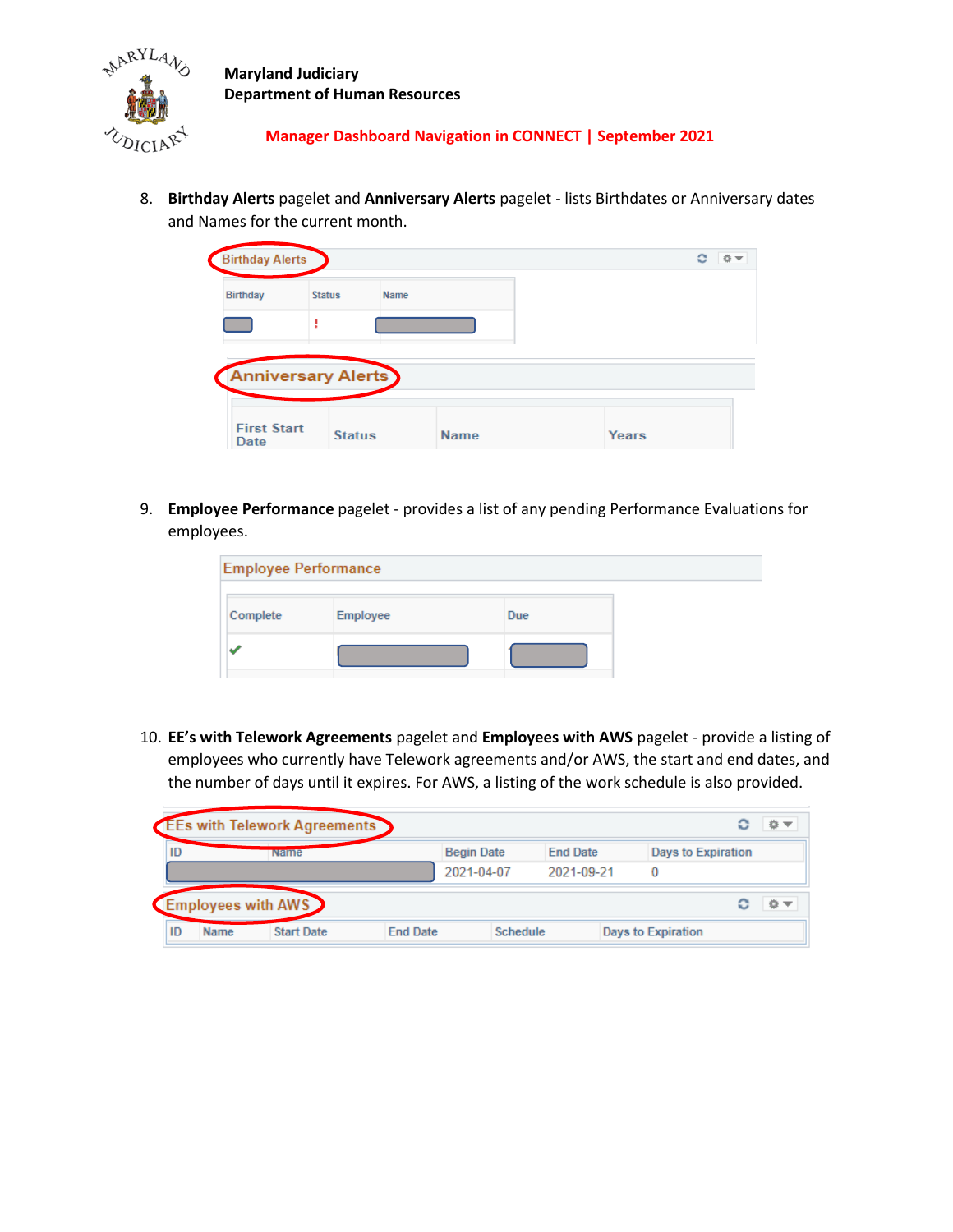

 **Manager Dashboard Navigation in CONNECT | September 2021**

11. **Employment Related Exp Dates** pagelet - include probation end dates and term dates for Temporary or Seasonal Employees

|    |      | <b>Employment Related Exp Dates</b> |                 |                  | c | O <sub>x</sub> |
|----|------|-------------------------------------|-----------------|------------------|---|----------------|
| ID | Name | Description                         | <b>End Date</b> | Days to End Date |   |                |

12. **Pending Approvals** pagelet - provides links to specific forms that require your approval.

|                            |      |                       | Personalize                     |  |
|----------------------------|------|-----------------------|---------------------------------|--|
| Approval                   | Name | <b>Effective Date</b> | <b>Approval Receipt</b><br>Date |  |
| <b>FMLA/Parental Leave</b> |      |                       |                                 |  |
| AOC_TeleworkRequest        |      |                       |                                 |  |
| AOC_TeleworkRequest        |      |                       |                                 |  |

13. **Employee Leave Bank Enrollment** pagelet - provides a listing of employees who directly report to you, who are enrolled in leave bank.

|    |          | <b>Employee Leave Bank Enrollment</b> |                           |                       | င             | 森木 |
|----|----------|---------------------------------------|---------------------------|-----------------------|---------------|----|
|    | Empl ID  | <b>Name</b>                           | <b>Leave Program</b>      | Date Submitted        | Date Approved |    |
|    |          |                                       |                           |                       |               |    |
|    |          | <b>Employee Acknowledgements</b>      |                           |                       | c             | 森木 |
| ID | Employee |                                       | <b>Days Past Deadline</b> | <b>Manager EMPLID</b> |               |    |

14. **Employee Acknowledgements** pagelet - provides a listing of employees who need to acknowledge that they have reviewed a specific document or policy by a specified date.

|    | Employee Acknowledgements |                           |                       |  |
|----|---------------------------|---------------------------|-----------------------|--|
| ID |                           | <b>Davs Past Deadline</b> | <b>Manager EMPLID</b> |  |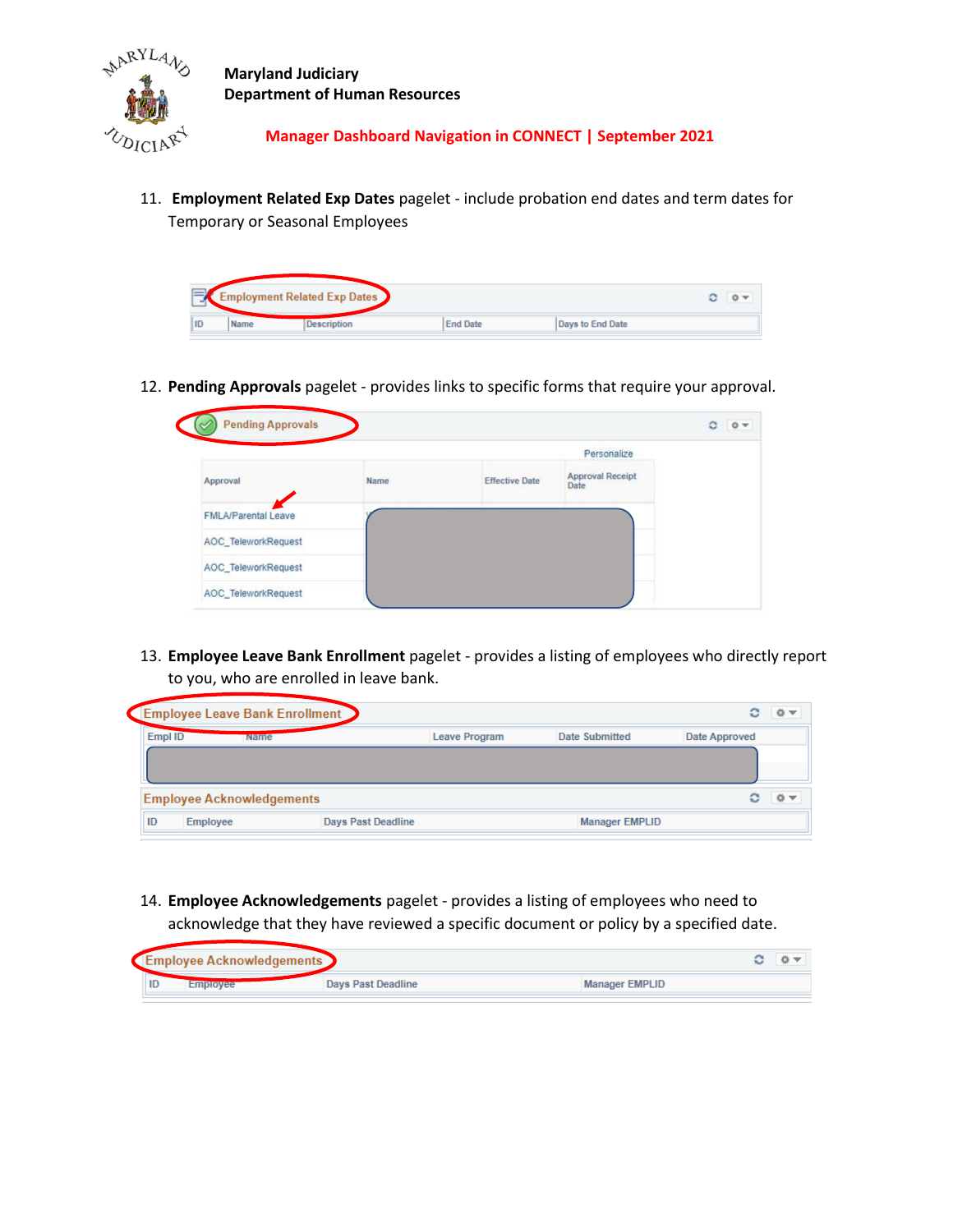

 **Manager Dashboard Navigation in CONNECT | September 2021**

15. **Employees' Extended Absences** pagelet - provides a listing of all employees on an extended absence or FMLA.

|         | Employees' Extended Absences | If the employee has multiple current Extended Absence Authorizations for the same Extended Absence Type, the total |                                 |                              | $0 -$<br>$\circ$         |
|---------|------------------------------|--------------------------------------------------------------------------------------------------------------------|---------------------------------|------------------------------|--------------------------|
|         |                              | number of approved hours may appear for both date ranges.                                                          |                                 |                              |                          |
| Empl ID | Name                         | Authorization Begin Date Authorization End Date                                                                    |                                 | <b>Extended Absence Type</b> | <b>Total Hours Taken</b> |
|         |                              |                                                                                                                    | <b><i><u>BABB AR BA</u></i></b> |                              | $\cdots$                 |

16. **Outside Contractor Information** pagelet - provides a listing of outside contractors working within the Judiciary or your Department. This is primarily used by Procurement.

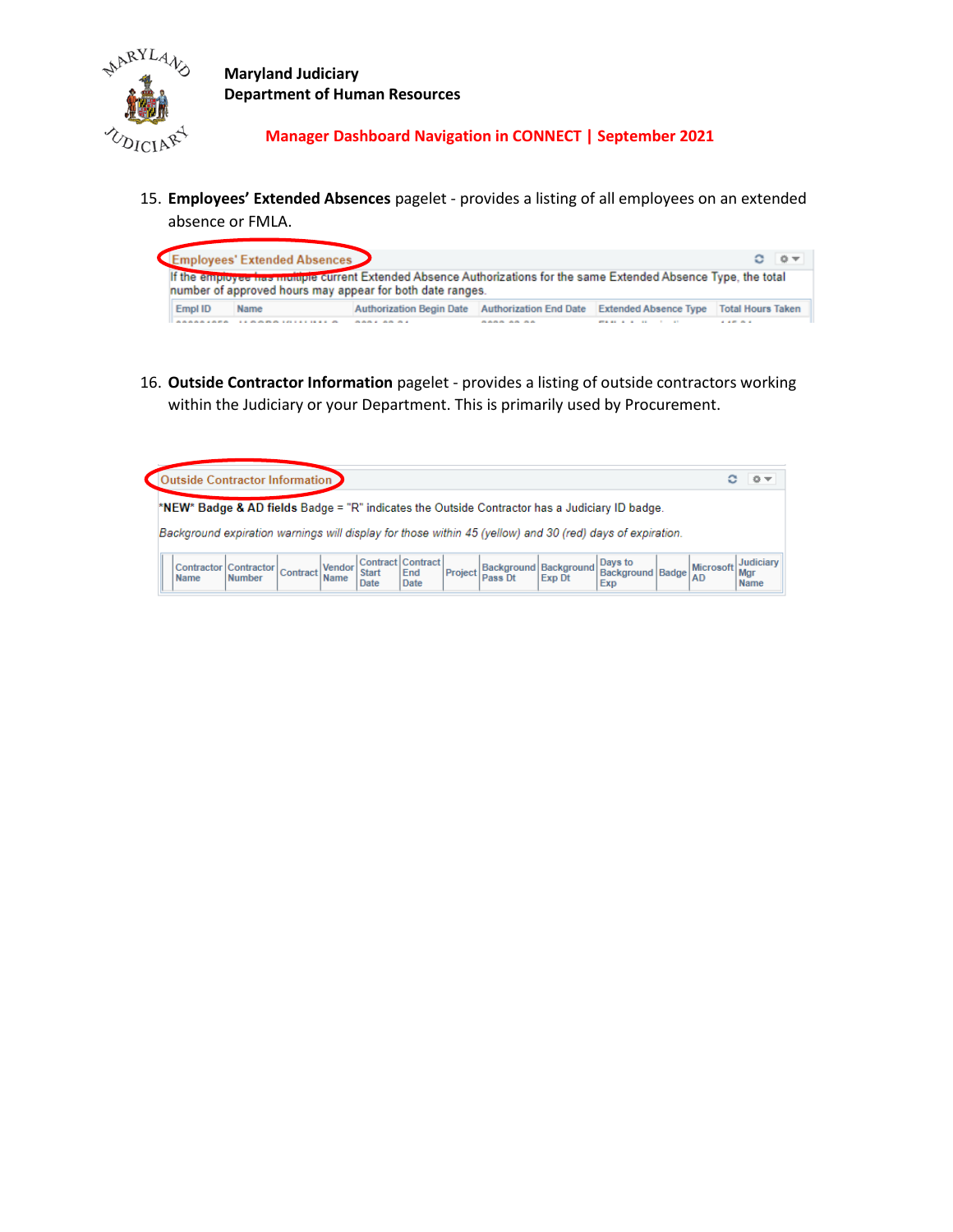

### **Manager Dashboard Navigation in CONNECT | September 2021**

17. **My Open Jobs** pagelet - provides a listing of all jobs that are posted that have a job posting ID. You can click on the Job ID number to open the job and review applicants, enter interview information or approve salary offers.

**Vacant Positions** pagelet - provides a listing of vacant positions, the date they become vacant, the Position Information Number (PIN), and current job title.

|                 | My Open Jobs                                                                                                                                              |              |                                    |          |                     | 春マ |
|-----------------|-----------------------------------------------------------------------------------------------------------------------------------------------------------|--------------|------------------------------------|----------|---------------------|----|
|                 | Personalize   View All   2                                                                                                                                |              | $1-3$ of $3$                       |          |                     |    |
| <b>Job</b>      | <b>Job Title</b>                                                                                                                                          | Days<br>Open | <b>Routed</b><br><b>Applicants</b> |          |                     |    |
|                 |                                                                                                                                                           | 19           |                                    |          |                     |    |
|                 |                                                                                                                                                           | 82           |                                    |          |                     |    |
|                 |                                                                                                                                                           | 76           |                                    |          |                     |    |
|                 | da Create Job Opening                                                                                                                                     |              |                                    |          |                     |    |
|                 | <b>Vacant Positions</b>                                                                                                                                   |              |                                    |          | ٥                   | 春天 |
| <b>Eff Date</b> | <b>Position</b>                                                                                                                                           | <b>Descr</b> | <b>Full/Part</b>                   | Reg/Temp | <b>Max Head Cnt</b> |    |
|                 | <b>Missing Text Alert #</b>                                                                                                                               |              |                                    |          |                     | 卷室 |
|                 | The employees / contractors listed below do not have their text alert number in CONNECT.<br>Please have them update this information as soon as possible. |              |                                    |          |                     |    |
|                 | <b>Employee / Contractor</b>                                                                                                                              |              |                                    |          |                     |    |

18. **Missing Text Alert** pagelet - provides a listing of employees (direct reports) who have not identified a phone number in their Personal Profile as a "Text Alert" phone number.



**For additional questions regarding the Manager Dashboard**

**Contact the Connect Help Desk at 410-260-6550**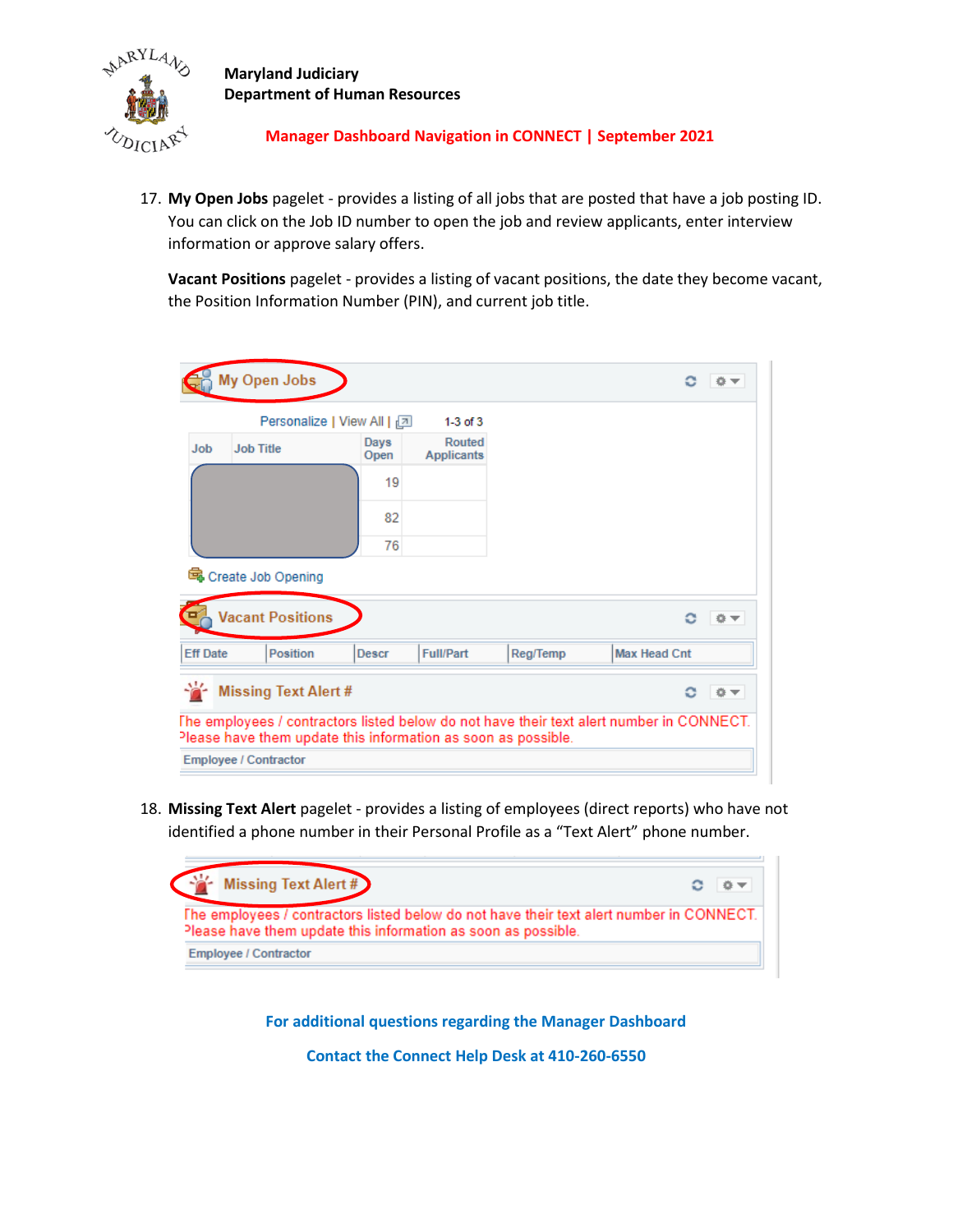

Ó

**Maryland Judiciary Department of Human Resources**

# **Manager Dashboard Navigation in CONNECT | September 2021**

#### **Personalize your Manager Dashboard**

Employees can personalize their Manager Dashboard and other Dashboards in Connect. This includes deleting unused pagelets and reorganizing the display of pagelets.

1. From Manager Dashboard select **Personalize Content or Layout**.



2. **Personalize Content –** You can add (select) or delete (unselect) pagelets from your dashboard. HCM Portal Pack includes pagelets that are standard (automatically checked and grayed out) and are not optional, as well as optional items. HCM Dashboard provides additional optional pagelets. PeopleSoft Applications include specific reports that you have requested to be added to your dashboard (note that display of this option is not often used).

|                                            | Personalize Content: Manager Dashboard |                                                                                                                          |   | New Window   He                     |
|--------------------------------------------|----------------------------------------|--------------------------------------------------------------------------------------------------------------------------|---|-------------------------------------|
|                                            | Tab Name Manager Dashboard             |                                                                                                                          |   |                                     |
|                                            | <b>Welcome Message</b>                 |                                                                                                                          |   |                                     |
|                                            |                                        | Choose Pagelets: Simply check the items that you want to appear on your homepage.<br>Remember to click "Save" when dong. |   |                                     |
|                                            | Arrange Pagelets: Go to                | <b>Personalize Layout</b>                                                                                                |   |                                     |
|                                            | <b>HCM Portal Pack</b>                 | <b>PeopleSoft Applications</b>                                                                                           |   | <b>HCM Dashboard</b>                |
|                                            | <b>Employee Acknowledgements</b>       | <b>My Reports</b>                                                                                                        | ✓ | EE's Exceeding 400 Hours FMLA       |
|                                            | <b>Employees with AWS</b>              |                                                                                                                          | ✓ | <b>Employment Related Exp Dates</b> |
|                                            | <b>Outside Contractor Information</b>  |                                                                                                                          | ✓ | Manager Self-Service Links          |
| ◡                                          | <b>Employees' Extended Absences</b>    |                                                                                                                          | ✓ | <b>Vacant Positions</b>             |
| <b>Employee Leave Bank Enrollment</b><br>◡ |                                        |                                                                                                                          | ☑ | <b>Pending Approvals</b>            |
| ✓                                          | Missing Text Alert #                   |                                                                                                                          | ✓ | <b>Alerts</b>                       |
|                                            | <b>Mandatory Training Tracker</b>      |                                                                                                                          |   | <b>Company Directory</b>            |
|                                            | <b>EEs with Telework Agreements</b>    |                                                                                                                          | ☑ | My Open Jobs                        |
|                                            | <b>Birthday Alerts</b>                 |                                                                                                                          |   |                                     |
|                                            | <b>Anniversary Alerts</b>              |                                                                                                                          |   |                                     |
|                                            | <b>Employee Performance</b>            |                                                                                                                          |   |                                     |
| $\overline{\mathcal{L}}$                   | <b>Manager Expiring Licenses</b>       |                                                                                                                          |   |                                     |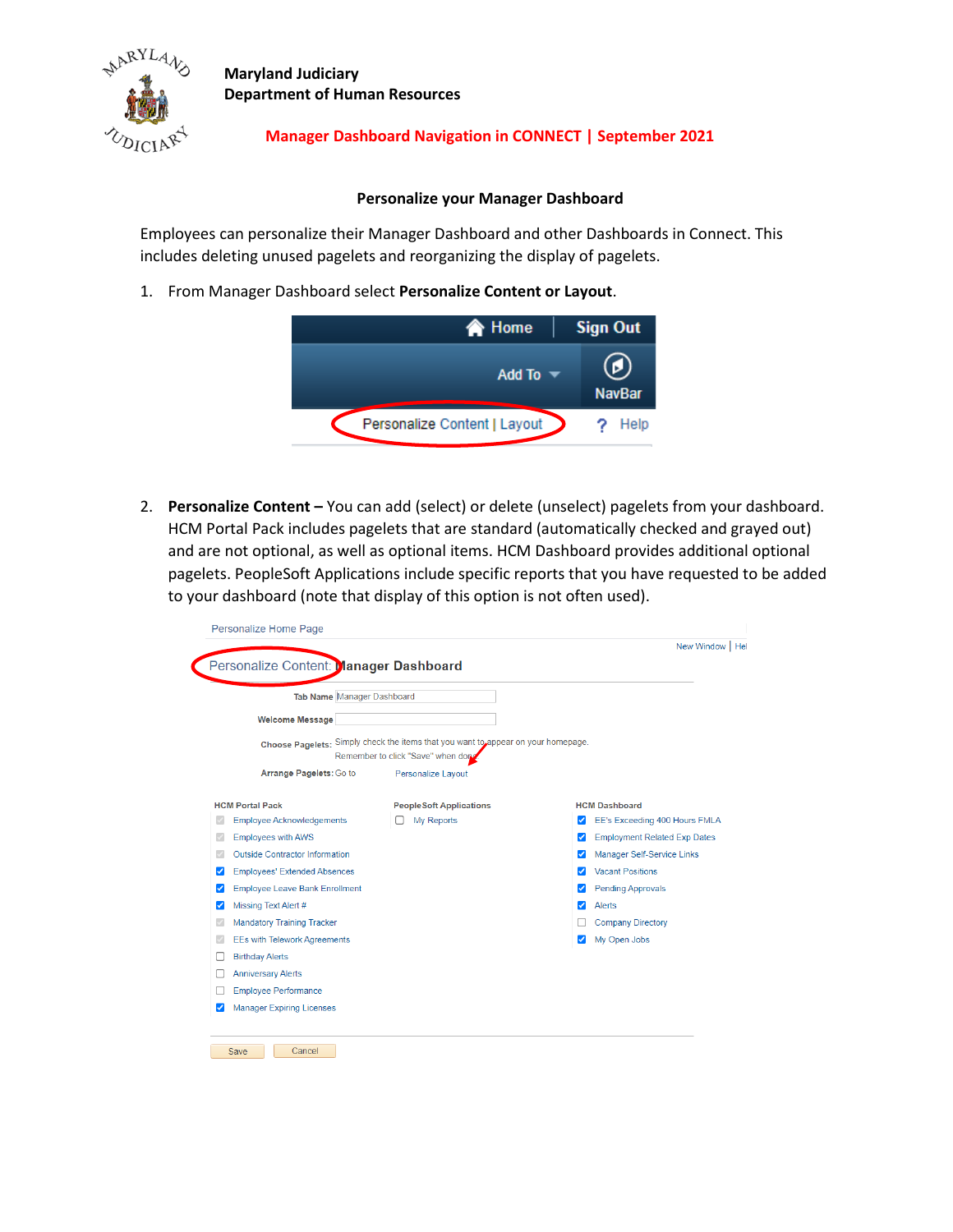

### **Manager Dashboard Navigation in CONNECT | September 2021**

- 3. **Personalize Layout** You can modify the layout of your Manager Dashboard by what appears in the Left side of the screen, center or right. You can also change the number of columns that appear on the page.
- 4. To change the column in which a pagelet appears, click on the pagelet title and use the arrow on the right to move the pagelet, or the delete option to remove it.

| Personalize Home Page                                                                                                                                                  |                            |                                                                                                                                                                                                 |                                         | $\times$                         |
|------------------------------------------------------------------------------------------------------------------------------------------------------------------------|----------------------------|-------------------------------------------------------------------------------------------------------------------------------------------------------------------------------------------------|-----------------------------------------|----------------------------------|
|                                                                                                                                                                        |                            | Personalize Layout: Manager Dashboard                                                                                                                                                           |                                         | New Window   Help                |
|                                                                                                                                                                        | Tab Name Manager Dashboard |                                                                                                                                                                                                 |                                         |                                  |
|                                                                                                                                                                        | Basic Layout: 2 columns    | $\odot$ 3 columns                                                                                                                                                                               |                                         |                                  |
|                                                                                                                                                                        |                            | Click arrows to move pagelets up and down or into neighboring columns. Click "Delete Pagelet"<br>to remove the selected pagelet from your portal home page. Remember to click "Save" when done. |                                         |                                  |
| <b>Add Pagelets:</b>                                                                                                                                                   | Go to                      | <b>Personalize Content</b>                                                                                                                                                                      |                                         |                                  |
| $#$ = Required - fixed position pagelet<br>* = Required - moveable pagelet                                                                                             |                            |                                                                                                                                                                                                 |                                         |                                  |
| Left Column:                                                                                                                                                           |                            | Center Column:                                                                                                                                                                                  | Right Column:                           |                                  |
| *EEs with Telework Agreements                                                                                                                                          |                            | *Employee Acknowledgements<br><b>Employment Related Exp Dates</b>                                                                                                                               | My Open Jobs<br><b>Vacant Positions</b> |                                  |
| *Employees with AWS<br>*Mandatory Training Tracker<br>Manager Self-Service Links<br><b>Alerts</b><br><b>Manager Expiring Licenses</b><br>EE's Exceeding 400 Hours FMLA |                            | <b>Pending Approvals</b><br><b>Employee Leave Bank Enrollment</b><br><b>Employees' Extended Absences</b><br>*Outside Contractor Information                                                     | Missing Text Alert #                    | G.<br>≂<br><b>Delete Pagelet</b> |